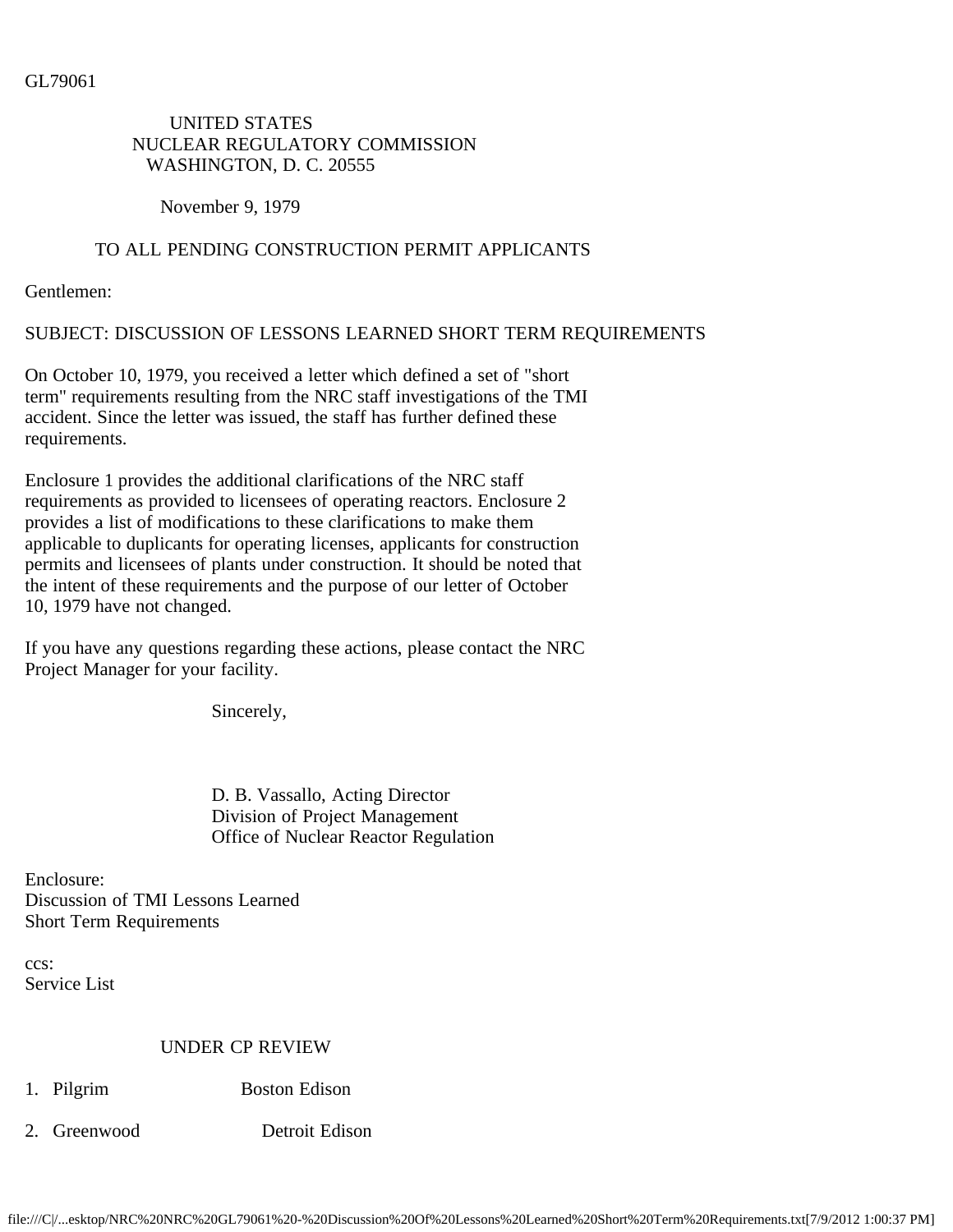| 3. Perkins          | Duke Power                         |
|---------------------|------------------------------------|
| 4. Allens Creek     | Houston Lighting & Power           |
| 5. New England      | New England Power & Light          |
| 6. Montague         | Northeast Nuclear Energy           |
| 7. New Haven        | NY State Electric & Gas            |
| 8. Erie             | Ohio Edison                        |
| 9. Pebble Springs   | <b>Portland General Electric</b>   |
| 10. Clinch River    | Project Management Corp. /TVA      |
| 11. Black Fox       | Public Service of Oklahoma         |
| 12. Skagit          | Puget Sound Power & Light          |
| 13. Davis Besse 2/3 | Toledo Edison                      |
| 14. Haven           | <b>Wisconsin Electric Power</b>    |
| 15. Greene County   | Power Authority of the State of NY |
| 16. FNP             | <b>Offshore Power</b>              |

## CONSTRUCTION PERMIT APPLICATION

| <b>Pressurized Water Reactors</b> |
|-----------------------------------|
| 50-452/453                        |
| 50-471                            |
| 50-488/489/490                    |
| 50-500/501                        |
| 50-502                            |
| 50-514/515                        |
| 50-568/569                        |
| 50-580/581                        |
| 50-596/597                        |
| 50-537                            |
| 50-549                            |